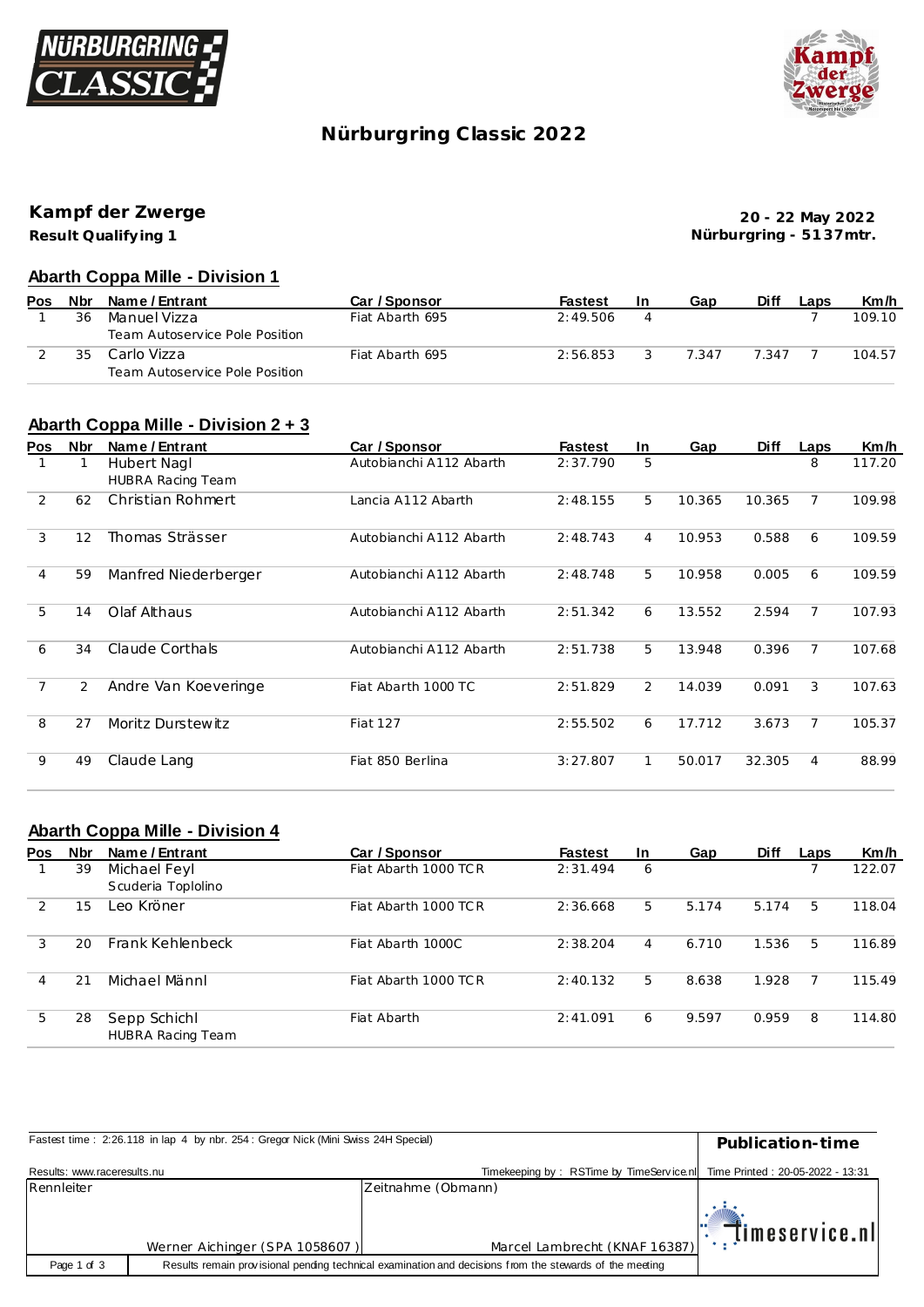

# **Nürburgring C lassic 2022**

#### **Result Qualify ing 1 Kampf der Zwerge**

**20 - 22 May 2022 Nürburgring - 51 37mtr.**

# **British Car Trophy - Division 5**

| Pos | <b>Nbr</b> | Name / Entrant     | Car / Sponsor         | <b>Fastest</b> | In.            | Gap          | <b>Diff</b> | Laps           | Km/h   |
|-----|------------|--------------------|-----------------------|----------------|----------------|--------------|-------------|----------------|--------|
|     | 294        | Jens Rommel        | Rover Mini Cooper SPI | 2:56.761       | 5              |              |             |                | 104.62 |
| 2   | 259        | Patrick Kühnel     | Rover Mini Cooper SPI | 2:59.016       | 6              | 2.255        | 2.255       | $\overline{7}$ | 103.30 |
| 3   | 293        | Jörg Büchel        | Rover Mini Cooper SPI | 2:59.496       | 5              | 2.735        | 0.480       | $\overline{7}$ | 103.03 |
| 4   | 299        | Ludger Rippelbeck  | Rover Mini Cooper SPI | 3:01.730       | 6              | 4.969        | 2.234       | $\overline{7}$ | 101.76 |
| 5   | 296        | Frank Hebel        | Rover Mini Cooper SPI | 3:02.551       | $\overline{7}$ | 5.790        | 0.821       | $\overline{7}$ | 101.30 |
| 6   | 266        | Raphael Edouard    | Rover Mini Cooper SPI | 3:05.042       | 4              | 8.281        | 2.491       | 6              | 99.94  |
| 7   | 217        | Michael Wolf       | Rover Mini Cooper SPI | 3:07.958       | 6              | 11.197       | 2.916       | $\overline{7}$ | 98.39  |
| 8   | 292        | Philipp Schulten   | Rover Mini Cooper SPI | 3:08.187       | 5              | 11.426       | 0.229       | $\overline{7}$ | 98.27  |
| 9   | 290        | Hans-Joachim Münch | Rover Mini Cooper SPI | 3:24.836       | 6              | 28.075       | 16.649      | 6              | 90.28  |
| 10  | 255        | Walter Kaufmann    | Rover Mini Cooper SPI | 18:26.074      |                | 1   5:29.313 | 5:01.238    | $\mathbf{1}$   | 16.72  |

#### **British Car Trophy - Division 6**

| Pos | Nbr  | Name / Entrant       | Car / Sponsor        | <b>Fastest</b> | <b>In</b> | Gap    | <b>Diff</b> | Laps | Km/h   |
|-----|------|----------------------|----------------------|----------------|-----------|--------|-------------|------|--------|
|     | 288  | Thierry Thiefain     | Austin Mini Cooper S | 2:38.008       | 4         |        |             | 6    | 117.04 |
|     |      | 265 Stephane Edouard | Austin Mini Cooper S | 2:42.771       | 5         | 4.763  | 4.763       | 6    | 113.61 |
|     | 283. | - Stefan Fraund      | Morris Cooper S      | 2:57.251       | 5.        | 19.243 | 14.480      |      | 104.33 |

|                             | Publication-time                                                                                                                                                                                                                                                                                                                  |
|-----------------------------|-----------------------------------------------------------------------------------------------------------------------------------------------------------------------------------------------------------------------------------------------------------------------------------------------------------------------------------|
| Results: www.raceresults.nu | Time Printed: 20-05-2022 - 13:31                                                                                                                                                                                                                                                                                                  |
|                             |                                                                                                                                                                                                                                                                                                                                   |
|                             | $\mathbb{E}[\mathbb{I}]$ imeservice.nl                                                                                                                                                                                                                                                                                            |
|                             |                                                                                                                                                                                                                                                                                                                                   |
|                             | Fastest time: 2:26.118 in lap 4 by nbr. 254: Gregor Nick (Mini Swiss 24H Special)<br>Timekeeping by: RSTime by TimeService nl<br>Zeitnahme (Obmann)<br>Marcel Lambrecht (KNAF 16387)<br>Werner Aichinger (SPA 1058607)<br>Results remain provisional pending technical examination and decisions from the stewards of the meeting |